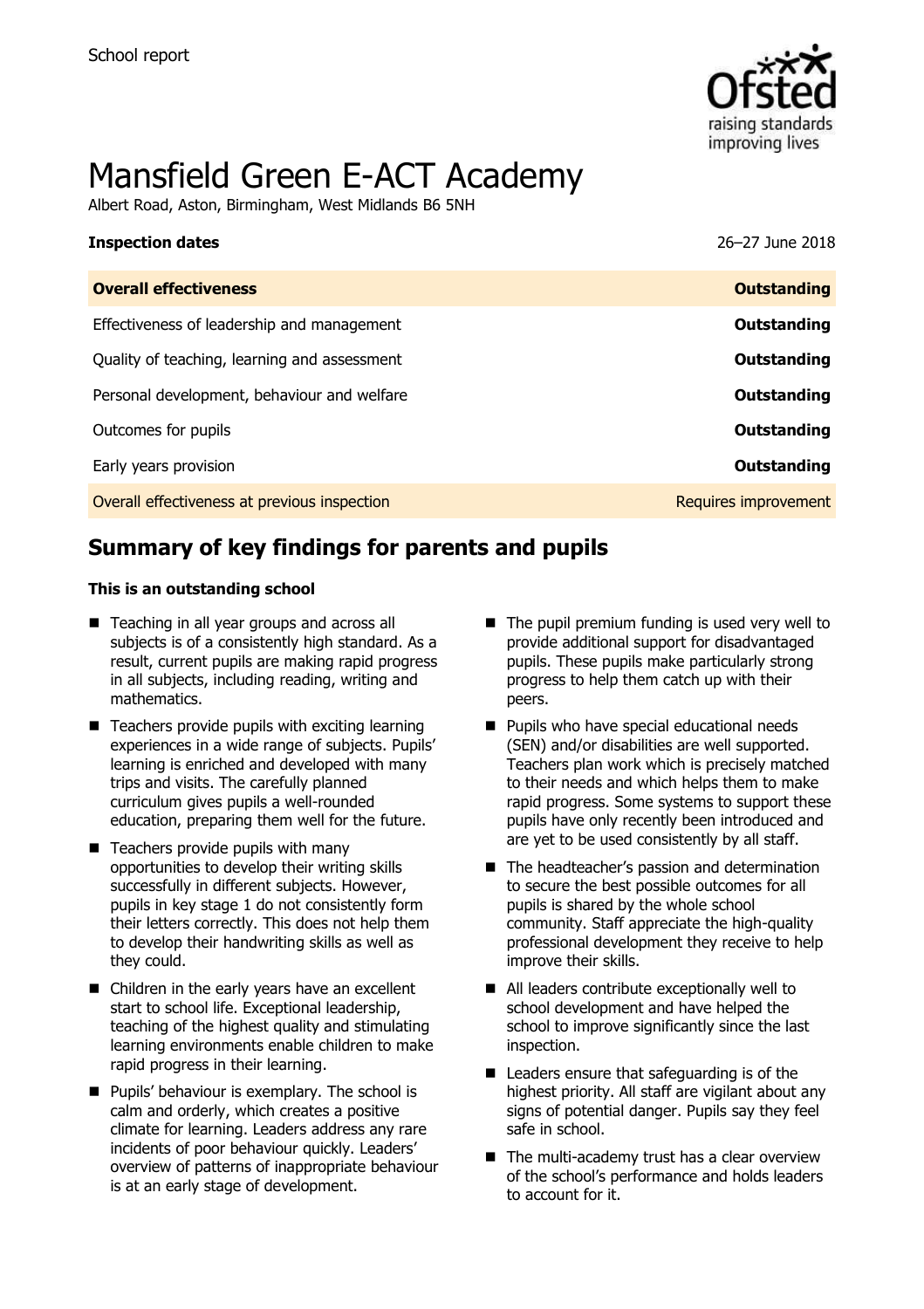

# **Full report**

### **What does the school need to do to improve further?**

- Further develop the effectiveness of leadership and management by ensuring that leaders:
	- have a more strategic overview of behaviour incidents to identify patterns and trends more quickly
	- embed recently introduced systems to support pupils with SEN and/or disabilities and check that all staff use them consistently.
- Ensure that all pupils use correct letter formation in key stage 1 to improve their handwriting skills.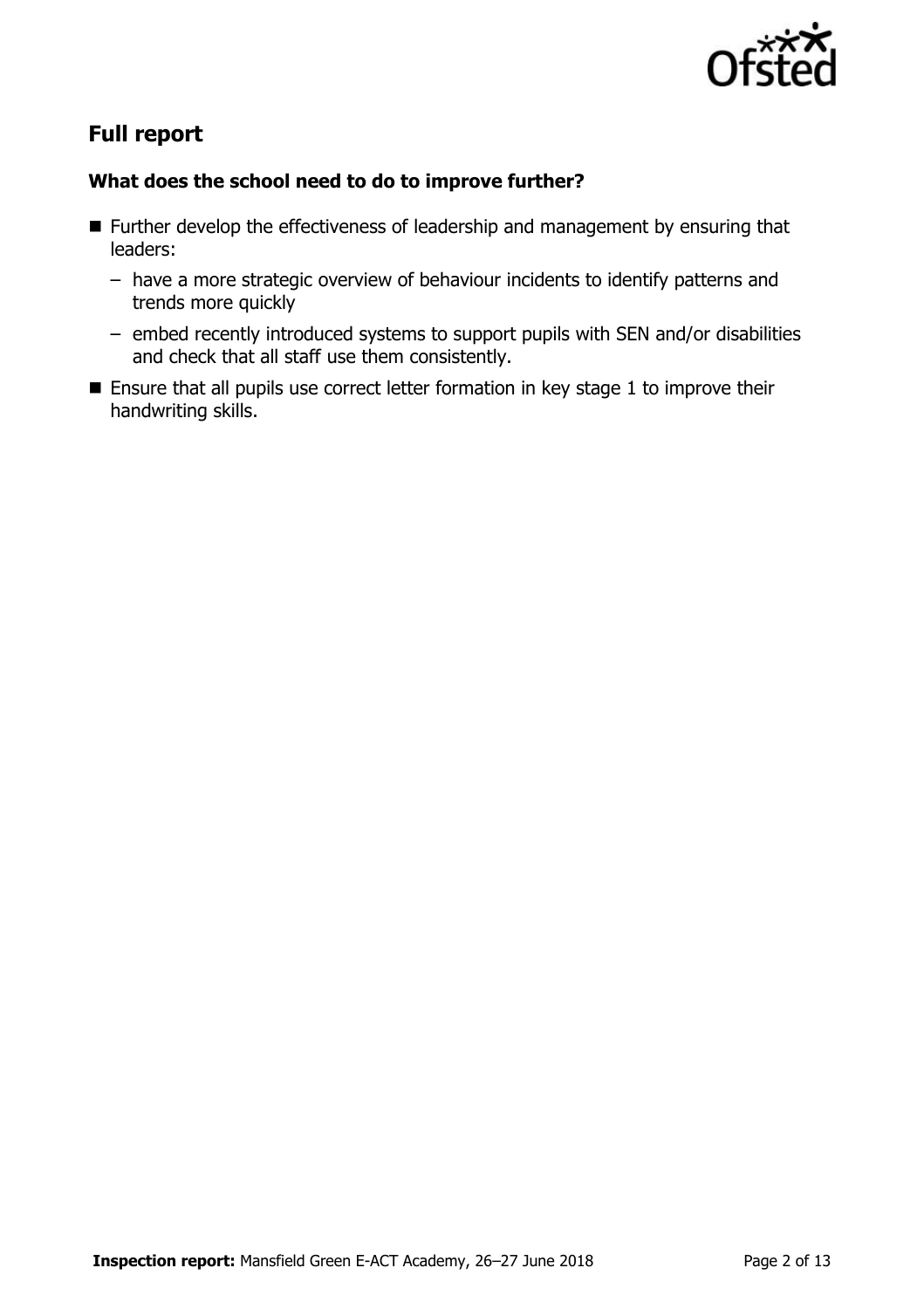

# **Inspection judgements**

#### **Effectiveness of leadership and management Constanding**

- The headteacher has a passion and determination to ensure that every pupil achieves their very best. This vision is shared by all staff. The headteacher knows the context of the school's diverse community in great detail and has developed an ethos where pupils and staff feel valued and work together as one cohesive community.
- The headteacher has developed and strengthened the school's leadership team extremely well. Through the use of 'change teams', middle leaders have been mentored and coached to develop their effectiveness in their roles. These leaders now contribute extremely well to the school's improvement, including ensuring that pupils' outcomes continue to rise. Leaders at all levels have contributed significantly to the school's considerable improvement in recent years.
- Since the last inspection, the headteacher and the senior leadership team have been highly successful in developing the quality of teaching and learning. They monitor all aspects of teaching in great detail to enable them to spot quickly where further support is needed to improve teaching. Leaders also use 'on the spot coaching' to develop teaching skills immediately, showing teachers how they can improve their practice. This has led to significant improvements in the quality of teaching across the school, which is now at least good in every year group.
- Leaders have developed a rich and engaging curriculum, with a focus on raising pupils' aspirations. All curriculum subjects are prioritised equally to ensure that pupils receive a well-rounded education. The curriculum is enriched with many additional, highquality learning experiences. For example, a specialist art teacher works with pupils. Pupils participate enthusiastically in performances with a music specialist, and all pupils in Year 4 have the opportunity to learn the violin. In addition to this, pupils' learning is further enhanced through a wide range of trips and visits, such as to different places of worship. Pupils say that the trips help them to learn more about their topics and make 'learning real'.
- Teachers take every opportunity to develop pupils' spiritual, moral, social and cultural learning and their understanding of fundamental British values. Both of these aspects are considered throughout all subjects. Leaders have developed pupils' understanding of tolerance and respect particularly well, further supporting the school's inclusive ethos. As a result of this rich curriculum, pupils make strong progress in all subjects and are well prepared for life in modern Britain and beyond.
- Leaders use the pupil premium funding extremely well to support disadvantaged pupils. 'Class plans' identify carefully what the needs of these pupils are and teachers have a sharp focus on ensuring that pupils receive the right support to help them make progress. Leaders' work to improve disadvantaged pupils' attendance has been highly successful so pupils are not held back in their learning due to regular absences. Consequently, disadvantaged pupils make rapid progress and, in some year groups, achieve at least in line with, or above, age-related expectations.
- The physical education (PE) and sport premium for primary schools is used to great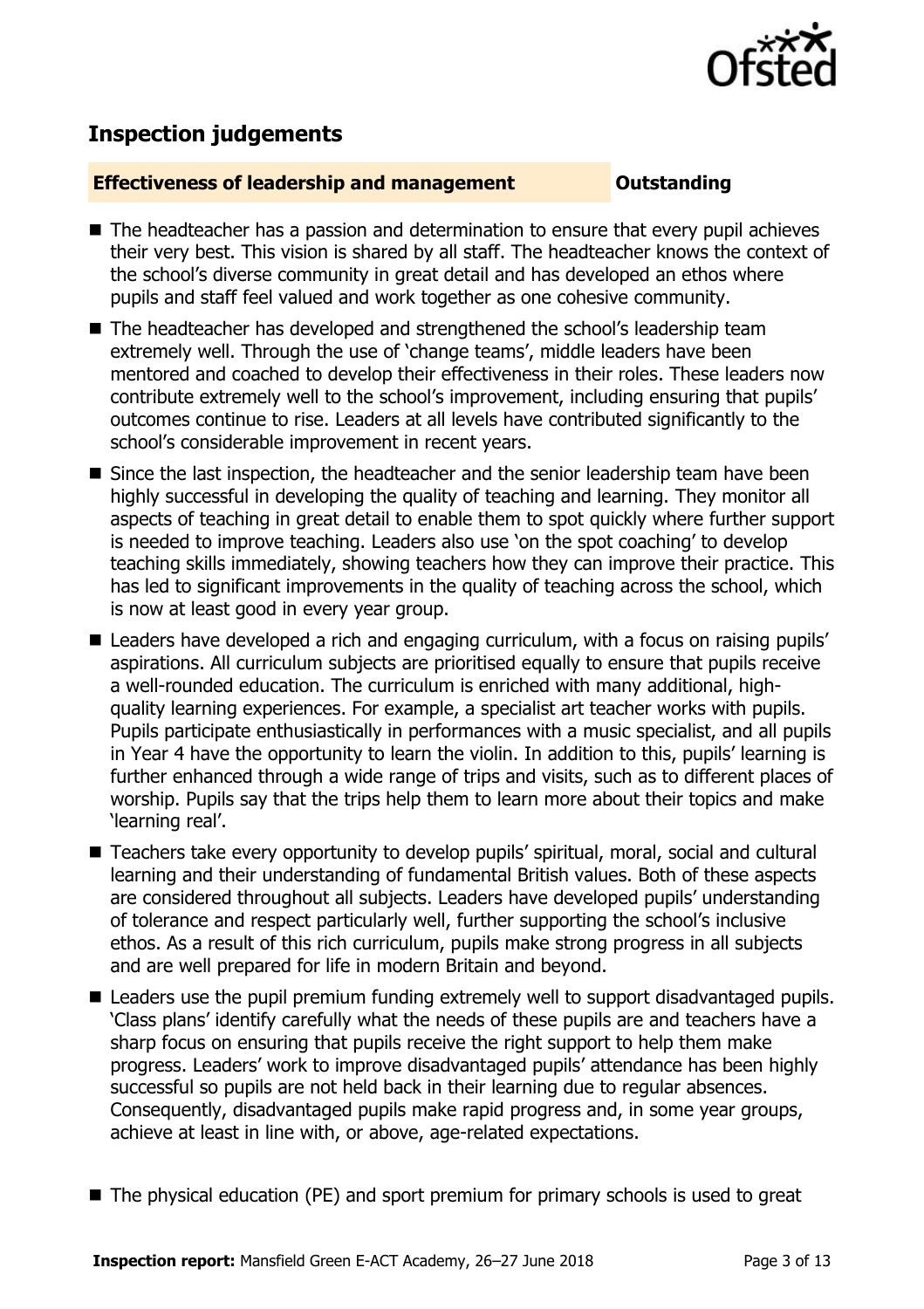

effect. As well as leaders identifying where improvements to sporting opportunities could be made, leaders also listen to the views of pupils to plan how to use the funding. For example, pupils asked for a 'boxercise' club to be provided, which is now in place. Leaders analyse participation rates in clubs and sporting activities and plan the timings of the clubs to meet pupils' needs. This has led to much higher participation rates in all clubs. The most able pupils have the opportunity to act as sports leaders to further develop their skills and abilities. As a result of all the sporting initiatives, pupils engage more enthusiastically in sporting activities and the school's achievements in local sports competitions has improved.

- Leaders plan and monitor the provision for pupils who have SEN and/or disabilities carefully. Leaders then use additional funding wisely to ensure that the right resources are in place to meet pupils' needs. The support for pupils who have SEN and/or disabilities is highly effective and these pupils make rapid progress.
- Recently, leaders have provided teachers with training, support and guidance to help enhance their skills in supporting pupils who have SEN and/or disabilities. In addition to this, leaders have reviewed how targets for these pupils are set. These initiatives are further improving the provision for pupils who have SEN and/or disabilities but are yet to be fully embedded across the school.

#### **Governance of the school**

- Members of the 'raising achievement board' meet regularly to review all aspects of the school's performance. They review the information school leaders provide and challenge them to check that the school's improvement journey is continuing. Board members identify where further support is needed and provide this support through the multi-academy trust 'system leaders'. Their work contributes to the school improvement journey.
- Board members understand their statutory responsibilities, including their duty to safeguard pupils. They hold leaders to account for the school's performance.
- The 'Ambassadorial Advisory Group' is made up of elected members, including parents, who focus on the wider aspects of the school's working, such as links with the community. For example, they attend parents' evenings to elicit the views of parents and carers, which are shared with leaders. They work closely with the regional board members and the school's leadership team.

### **Safeguarding**

- $\blacksquare$  The arrangements for safeguarding are effective.
- The culture of safeguarding is deeply embedded across the school. Staff take their responsibility to protect pupils seriously and are constantly alert to the potential signs that a pupil may be suffering from harm. For example, staff were able to explain in detail how to spot when a pupil may be at risk or may have been the victim of female genital mutilation.
- Through the curriculum, pupils learn how to keep themselves safe. For example, the protective behaviours curriculum teaches pupils about what to do if someone is making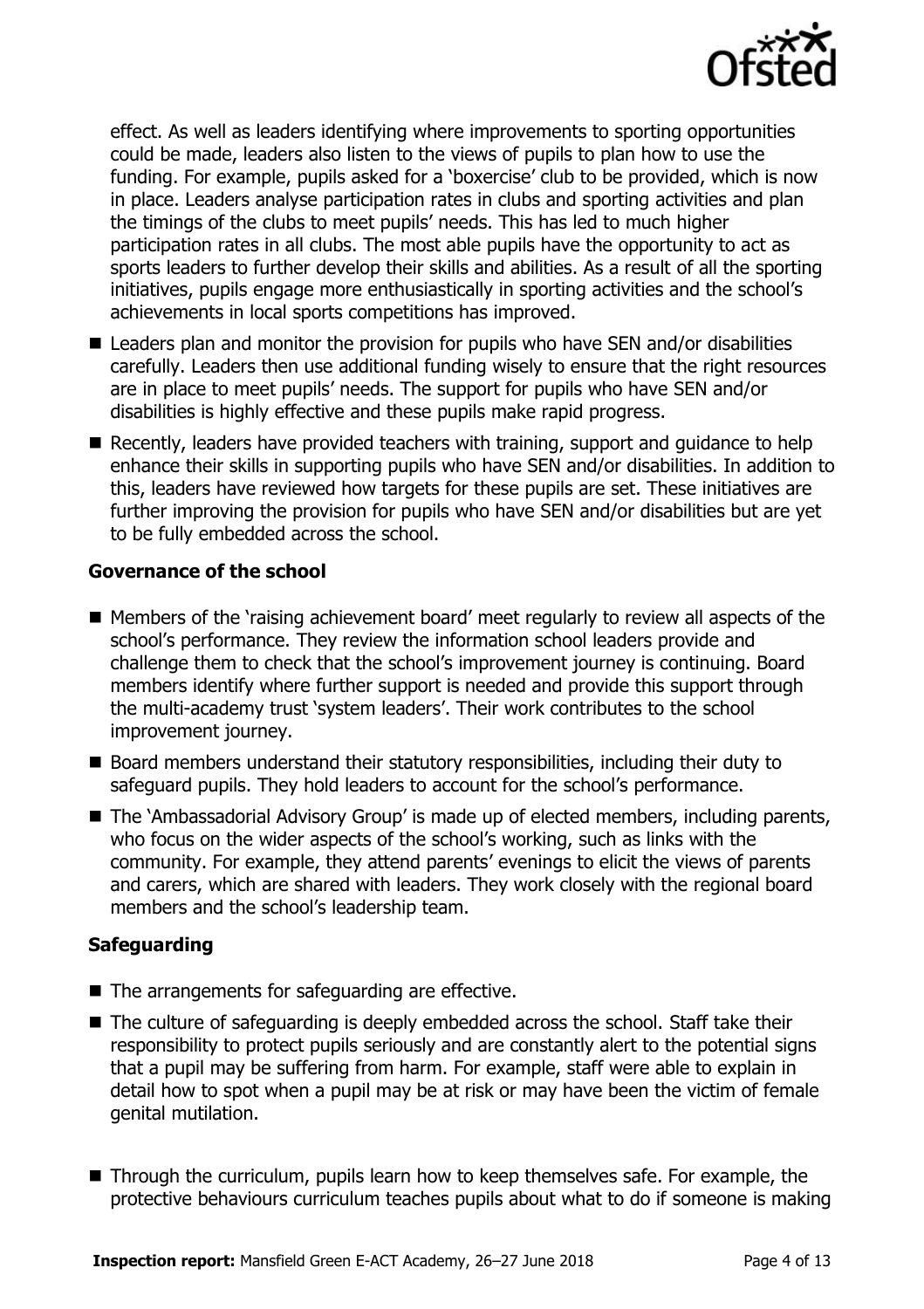

them feel uncomfortable and how to report any inappropriate behaviour. All pupils know which leader is responsible for safeguarding in school, but pupils also say that they can talk to anyone if they have a problem. Leaders have a strong awareness of local issues, such as gun and knife crime. They adapt teaching and learning to help pupils learn how to keep themselves safe.

■ Leaders go to great lengths to check that all staff and visitors to the school pose no risks to the pupils. Risk assessments identify and address any potential health and safety issues. Leaders work closely with a range of agencies to ensure that pupils receive additional support to keep them safe outside school.

### **Quality of teaching, learning and assessment Outstanding**

- Teaching is very effective across key stages 1 and 2. Teachers have high expectations of all pupils and plan carefully to ensure that they provide pupils with the right support and challenge to enable them to make rapid progress. Teachers skilfully adapt their teaching in response to pupils' needs. They identify swiftly where pupils have not understood something or if they need more difficult work. They provide further support or challenge to ensure that any gaps in learning are addressed quickly or to move pupils' learning forward at quick pace.
- Leaders' focus on improving the quality of teaching in mathematics has led to particular improvements in mathematics teaching. Teachers insist on the use of correct mathematical terminology, ensure pupils' basic arithmetic skills are developed well and provide pupils with regular opportunities to apply these skills in problem-solving and reasoning activities. As a result, pupils' progress in mathematics has improved considerably and current pupils are making strong progress across the school.
- The teaching of phonics is also effective. Teachers use their assessments of pupils' phonic knowledge well to plan for their next steps, ensuring that any gaps in learning are quickly identified and addressed. When pupils demonstrate a secure understanding of phonics, teachers then challenge them further with more complex grammar and punctuation work. This enables pupils to make strong progress in reading and writing.
- Teaching assistants provide excellent support to further develop pupils' learning, especially pupils who have SEN and/or disabilities, disadvantaged pupils and pupils who speak English as an additional language. Their close communication with teachers, strong knowledge of pupils' needs and effective teaching skills mean that pupils who need extra help or have gaps in their learning receive the support they need to make rapid progress.
- Teachers provide pupils with many opportunities to develop their writing skills. Pupils learn how to write in a range of different styles and regularly apply their writing skills in other subjects. For example, in science pupils write about how to carry out an investigation and in history pupils write biographies of historical figures. Teachers ensure that pupils' writing skills are developed progressively. Pupils' work shows clearly that they use increasingly complex grammar and punctuation in their writing. As a result, pupils across the school make at least good progress in writing.
- Pupils take great pride in their work. The vast majority of pupils in key stage 2 develop fluent and joined handwriting. However, a number of pupils in key stage 1 are not taught well enough to consistently form their letters correctly. Where this occurs,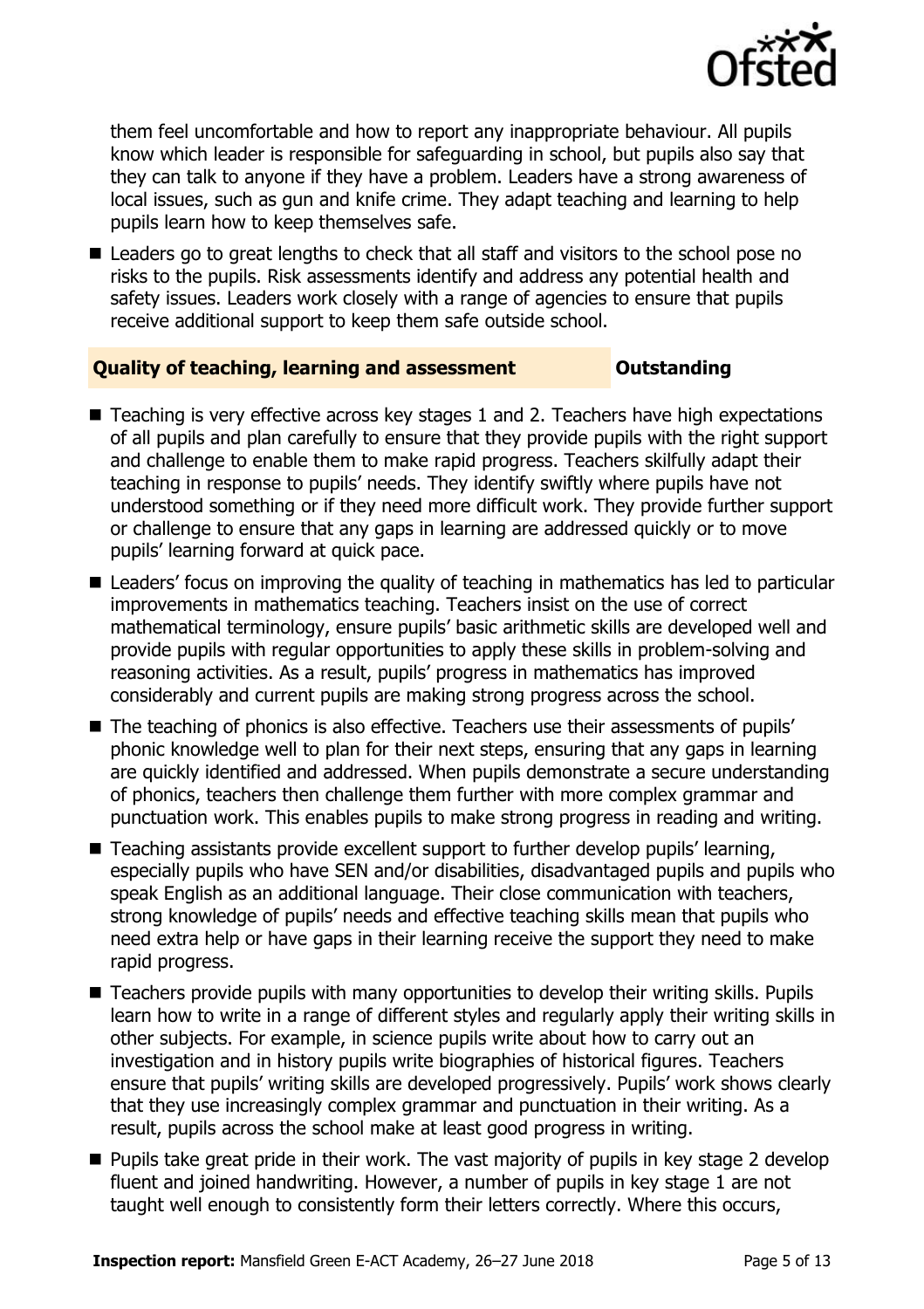

pupils' work is not as well presented as it could be.

#### **Personal development, behaviour and welfare <b>COUTS** Outstanding

#### **Personal development and welfare**

- The school's work to promote pupils' personal development and welfare is outstanding.
- Pupils show a true desire and eagerness to learn at Mansfield Green Academy. Leaders have re-developed the curriculum to meet the needs of all pupils. This has dramatically improved pupils' interest in what they are learning. Pupils have high aspirations and strive to achieve as well as they can. As a result, a purposeful climate for learning permeates throughout the school.
- Leaders place a high priority on supporting pupils' mental health. The school's pastoral support and guidance are exceptionally strong, which means pupils are cared for very well. The pastoral support helps to develop pupils into confident and secure individuals who have the confidence to seek help when needed.
- **Pupils are able to contribute to school improvement through the use of the 'suggestion'** box'. Pupils say that leaders do respond to their suggestions. For example, pupils wanted breaktimes to be more fun. Leaders responded by providing a range of games and activities to make breaktime an engaging and exciting time. Pupils say they love breaktimes now.
- **Pupils learn how to keep themselves safe in a range of different ways. Pupils say that** no one is 'nasty' in their school and that bullying is very rare. Their understanding of what bullying is, including cyber bullying, is excellent. They are not afraid to report bullying to teachers if it does happen because they are confident it will be dealt with quickly.
- The breakfast club carries the same values and ethos as the whole school. Relationships between staff and pupils are strong. This great start to the school day helps pupils to settle to their learning quickly and calmly.

#### **Behaviour**

- The behaviour of pupils is outstanding.
- Leaders track and monitor attendance closely, following up any poor attendance or punctuality quickly to prevent pupils missing too much school. Leaders have introduced a range of initiatives to promote the importance of high attendance, such as a trip to the cinema to reward 100% attendance. Leaders work with outside agencies to help them follow up individual attendance issues where needed. As a result of this work, attendance has risen and is now in line with the national average. Disadvantaged pupils' attendance has risen significantly. The proportion of pupils who are regularly absent from school has reduced. These higher attendance rates contribute to the improved progress pupils now make in their learning.
- **Pupils' behaviour in lessons and during social times is exemplary and pupils have a** strong sense of what is right and wrong. Pupils manage their own behaviours exceptionally well and rarely need to be reminded about following school rules. Staff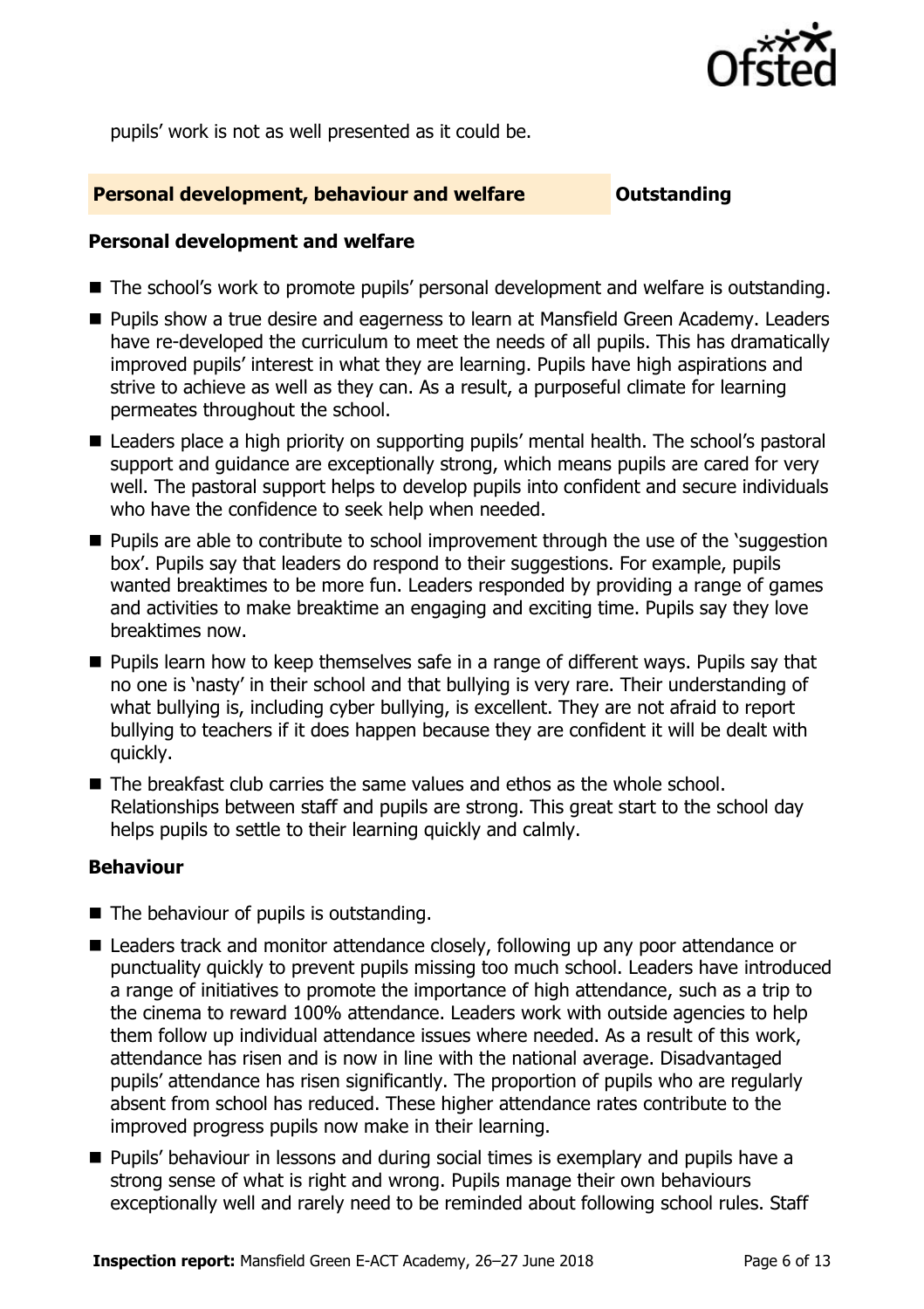

encourage pupils to be independent, such as collecting their lunch and clearing up afterwards. Pupils listen to staff carefully and follow instructions willingly. Consequently, the whole school is a calm and orderly place where pupils can socialise and learn in an exceptionally positive environment.

■ Leaders have recently introduced more detailed arrangements to track and analyse behaviour patterns and to identify and address any potential issues rapidly. While this tracking is identifying some trends, it is not yet fully developed or embedded in school practice.

### **Outcomes for pupils Outstanding**

- In 2017, the proportions of pupils achieving the required standard in the Year 1 phonics check was in line with the national average. This represents a rise from the previous two years. The proportion of disadvantaged pupils achieving the required standard was above the national average.
- $\blacksquare$  At the end of key stage 1 in 2017, the proportion of pupils achieving the expected standard in reading, writing and mathematics was below the national average. The proportion of pupils achieving the higher levels of learning was also below the national average. No pupils achieved the higher levels of learning in writing in 2017. Due to their low starting points on entry to Year 1, this still represented at least adequate progress.
- The proportion of current pupils achieving the expected standard in reading, writing and mathematics in 2018 by the end of key stage 1 has risen by 10% in each of these subjects. In addition to this, the proportion of pupils achieving the higher levels of learning in reading, writing and mathematics has also risen.
- At the end of key stage 2 in 2017, pupils' progress in reading and writing was broadly in line with the national average. The number of pupils achieving the expected standard was broadly in line with the national average in reading and writing. However, the number of pupils who achieved the higher levels of learning was below the national average in these subjects.
- While pupils' progress at the end of key stage 2 in 2017 was broadly average, their attainment was below the national average, due to their low starting points on joining the key stage. This was especially so for disadvantaged pupils and pupils who have SEN and/or disabilities.
- This year, there has been further improvement in pupils' progress, which continues to improve. Across the school, current pupils make strong and sustained progress in reading, writing and mathematics. Work in pupils' books clearly demonstrates that teachers are helping pupils to build on their prior learning on almost a daily basis. Teachers use what they know about what pupils can do to plan work which is very closely matched to their learning needs. Teachers provide pupils of all ability groups with highly effective challenge and support. As a result, current pupils make outstanding progress.
- In all other subjects, such as history, geography, science and PE, pupils also now make exceptionally strong progress. Teachers carefully analyse what pupils already know, and then build on their skills, knowledge and different abilities in these subjects. As a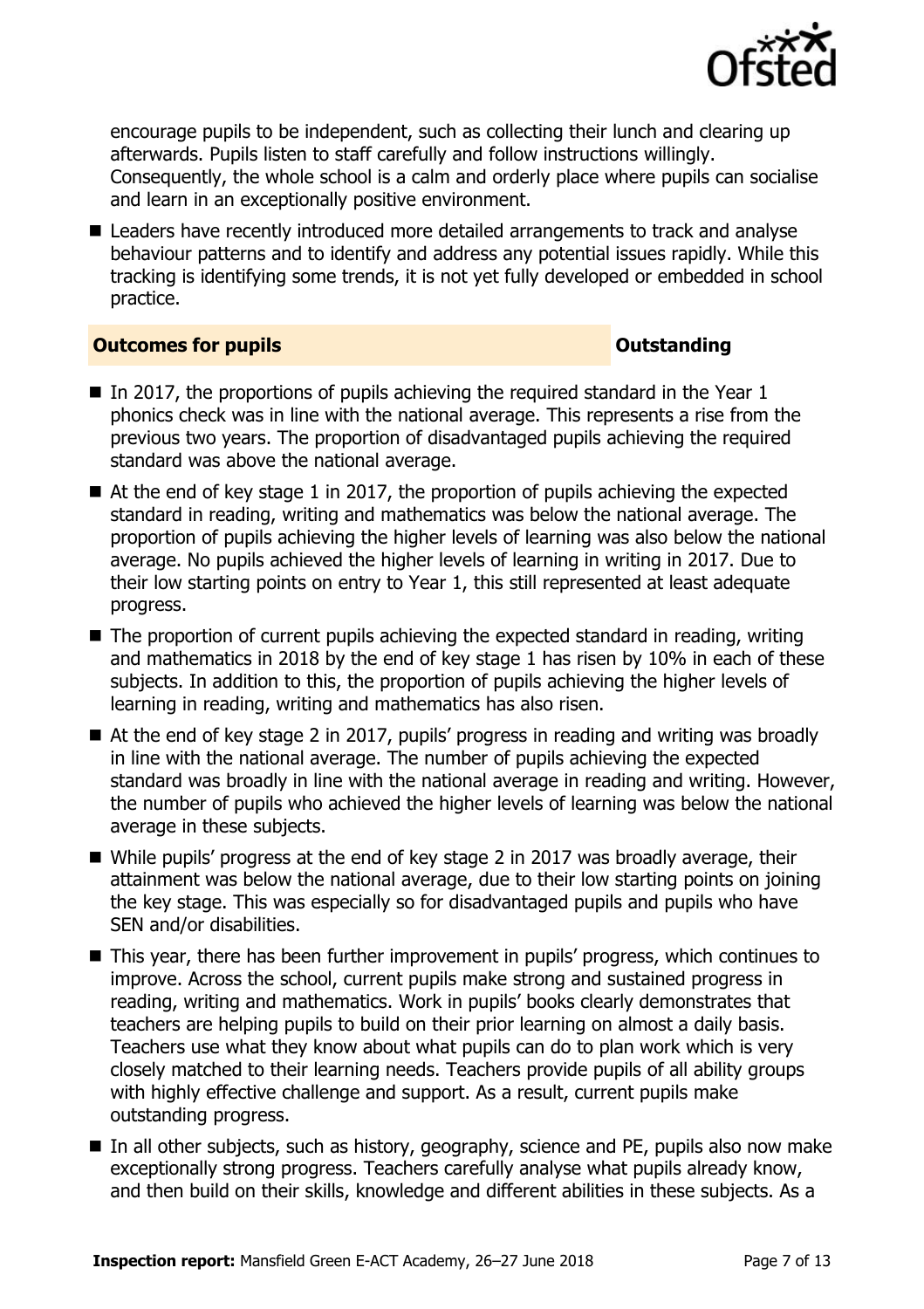

result of this highly effective teaching and use of assessment information, pupils make excellent progress in all subjects.

- Leaders ensure that disadvantaged pupils receive high-quality support and quidance to help them make strong progress. Leaders check carefully that the support they receive is helping them to catch up. Consequently, current progress for disadvantaged pupils' is rapid.
- The support leaders provide for pupils who have SEN and/or disabilities is also highly effective. Teachers and teaching assistants provide clear targets and support for these pupils. Teachers provide work which matches their specific learning needs well and which helps them make strong progress.

#### **Early years provision CONSISTER SERVISION**

- The early years leader's passionate drive to improve provision and outcomes has led to significant improvements over the last two years. The leader knows precisely what the strengths and areas for development are and ensures that training and support for staff is matched carefully to individual needs. All staff are committed to ensuring that children receive the best start to school life and embrace these professional development opportunities to help them improve their practice. There is a close-knit early years team, which has a relentless drive on improving all aspects of the early years. As a result, the quality of provision continues to go from strength to strength.
- Children thrive, because the quality of teaching is exceptionally high. All staff know and understand children's needs in great detail and plan highly engaging learning experiences which are matched precisely to these needs and to children's interests. Staff use assessment systems very effectively to ensure that they build on children's learning day by day. Consequently, children in the Nursery and Reception Years make rapid progress in all areas of the curriculum.
- Staff particularly excel at guiding and supporting children's learning during play activities. Staff give children time to explore their own learning, but then intervene swiftly when children's learning stalls or when children need further challenge. Not a moment for learning is wasted. Staff help children to become confident and happy learners, eager to 'have a go' at any challenge. This helps all children, including the most able, make excellent progress on a daily basis and prepares them well for the challenges of Year 1.
- Children start the early years with skills and abilities below those typical for their age, especially their communication skills. As a result of the outstanding provision across the early years, all children make exceptionally strong progress.

Outcomes at the end of the Reception Year have risen each year for the last four years. In 2017, the proportion of children achieving a good level of development was just below the national average. This proportion is set to rise again in 2018.

■ Children who have SEN and/or disabilities and disadvantaged children make particularly strong progress in the early years. Staff ensure that their additional needs are supported well, including seeking additional support and guidance from other agencies where needed. Staff skilfully adapt learning activities to ensure that these children are fully included in all aspects of learning, which helps them to make rapid progress.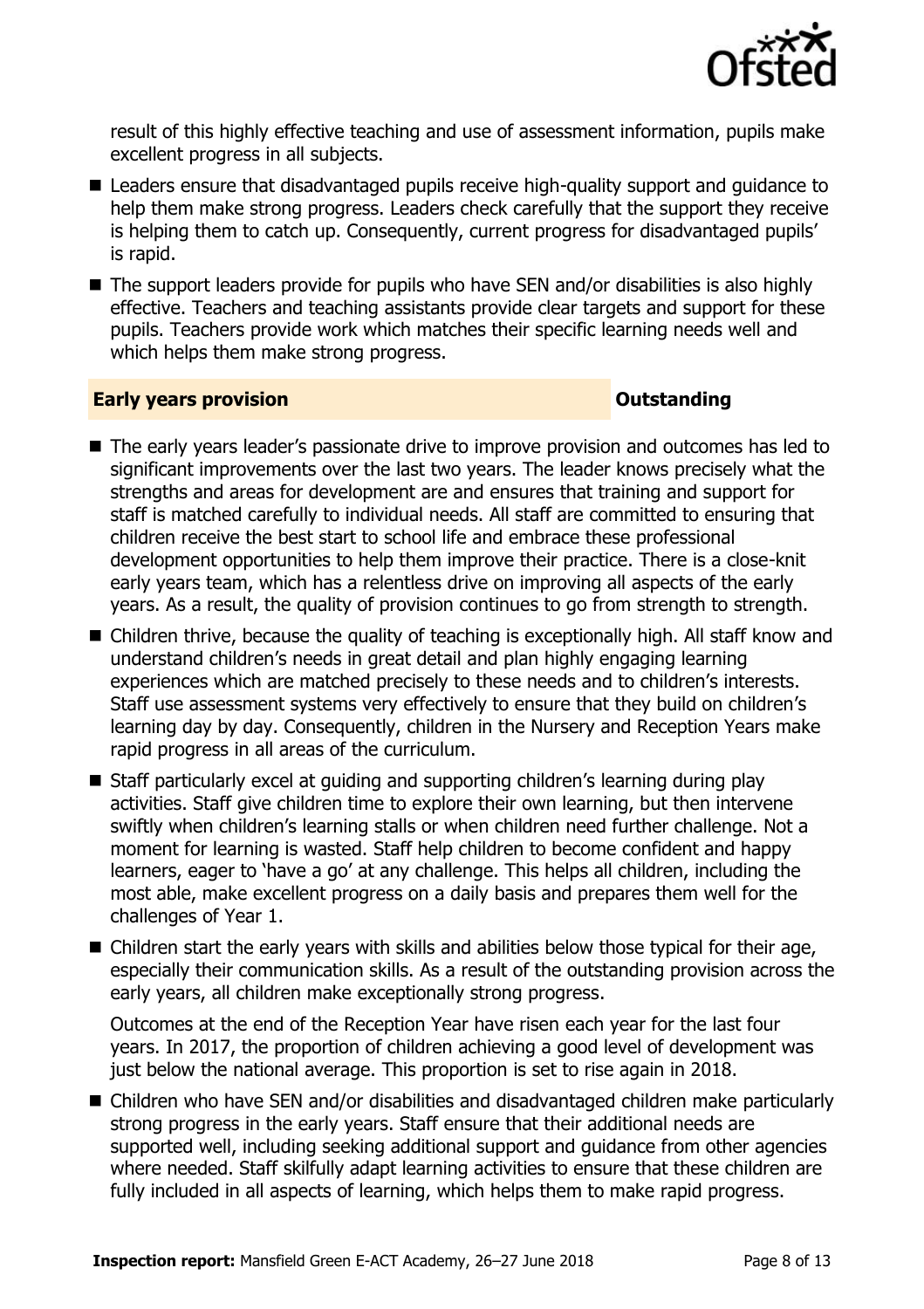

- Staff's expectations of children's behaviour are very high. They encourage children to say, 'please' and 'thank you' and model good manners at every opportunity. Staff also help children to become independent. For example, they encourage children to dress themselves appropriately, such as putting on sunhats, and explain why this is important. Relationships between staff and children are very positive. Staff create a remarkably secure environment for learning and children respond to this by behaving exceptionally well.
- Staff ensure that children are well prepared to start in the early years. Home visits and close communication with parents ensure that staff know children's needs prior to starting school. Staff provide parents with detailed information about how their children are taught in school and how they can further help their children at home. For example, staff run workshops on how phonics are taught so parents understand the different letter sounds used. This work with parents helps children to settle very quickly and confidently into school and further supports their learning at home.

Safeguarding is effective and all early years welfare requirements are met.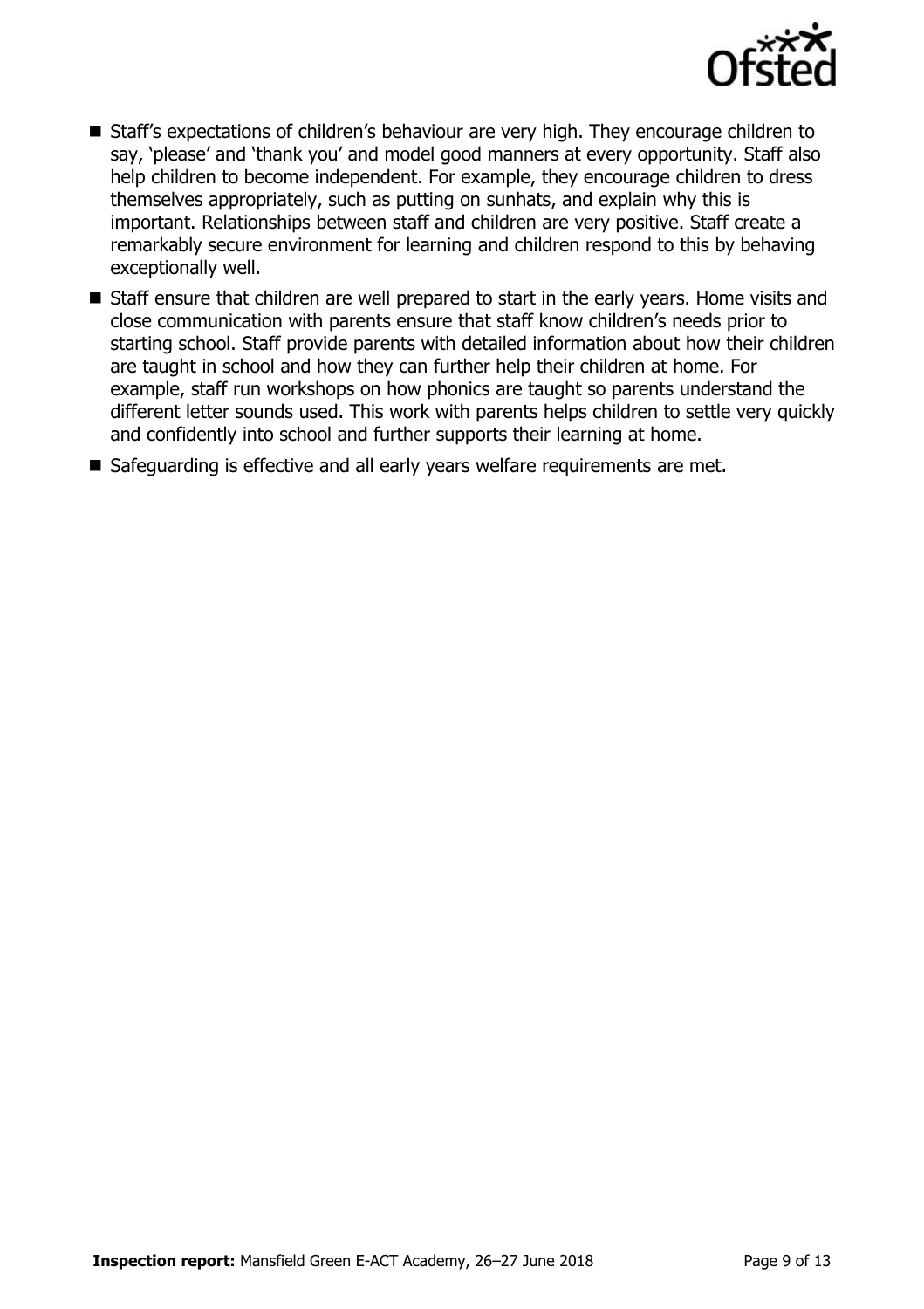

# **School details**

| Unique reference number | 138998     |
|-------------------------|------------|
| Local authority         | Birmingham |
| Inspection number       | 10048294   |

This inspection of the school was carried out under section 5 of the Education Act 2005.

| Type of school                      | Primary                                        |
|-------------------------------------|------------------------------------------------|
| School category                     | Academy sponsor-led                            |
| Age range of pupils                 | 2 to 11                                        |
| Gender of pupils                    | Mixed                                          |
| Number of pupils on the school roll | 493                                            |
| Appropriate authority               | Board of trustees                              |
| Chair                               | Michael Wemms                                  |
| <b>Headteacher</b>                  | Karen Horne                                    |
| Telephone number                    | 01214646590                                    |
| Website                             | http://mansfieldgreenacademy.e-<br>act.org.uk/ |
| <b>Email address</b>                | enquiryMGA@e-act.org.uk                        |
| Date of previous inspection         | 8-9 March 2016                                 |

### **Information about this school**

- Mansfield Green Academy is a larger-than-average-sized school.
- The school is part of E-Act multi-academy trust and is governed by the board of trustees.
- The proportion of disadvantaged pupils is above average.
- $\blacksquare$  The proportion of pupils from minority ethnic groups is above average.
- The proportion of pupils who have special educational needs and/or disabilities is below the national average. The proportion of pupils who have education, health and care plans is broadly in line with the national average.
- The Nursery is run by the school and has provision for two-year-olds.
- A breakfast club is run for the pupils.
- The school meets the government's current floor standards, which are the minimum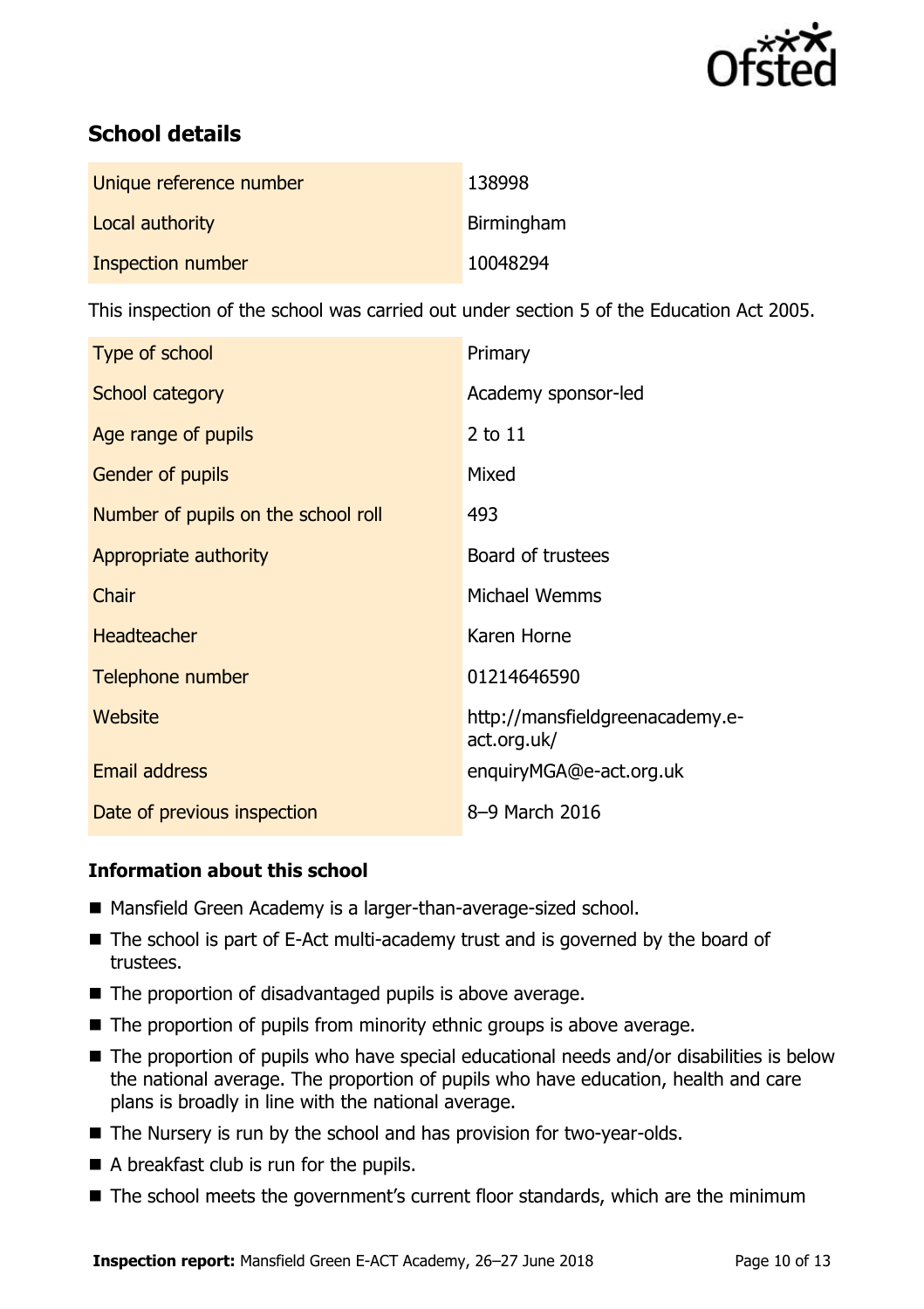

expectations for pupils' progress in reading, writing and mathematics for pupils by the end of Year 6.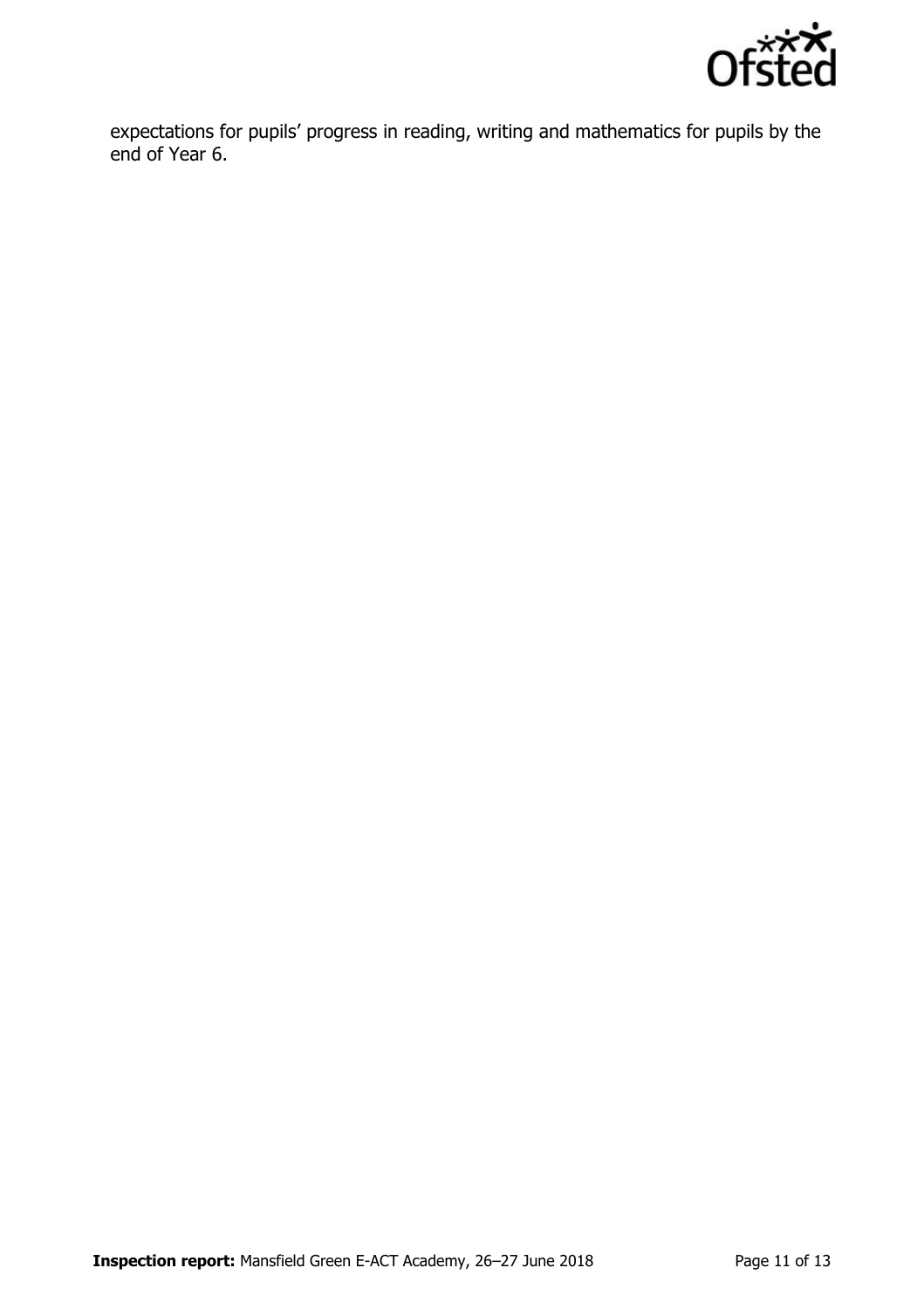

# **Information about this inspection**

- Inspectors observed teaching and learning in all year groups. A number of the observations were carried out jointly with the headteacher.
- Inspectors met with pupils, heard a selection of pupils read and observed pupils at breaktimes and lunchtimes.
- Inspectors met with the headteacher and other senior leaders, the leader of provision for special educational needs, the early years leader, middle leaders and subject leaders. The lead inspector met with the regional director and deputy chief executive officer of the multi-academy trust. A telephone conversation was held with the chief executive officer. Inspectors also met with a representative of the Ambassadorial Advisory Group.
- A range of pupils' books from all year groups and a range of subjects were looked at.
- A number of documents were reviewed, including the school's self-evaluation and improvement plans. Inspectors also considered information about pupils' progress, behaviour, attendance and safety.
- Inspectors took account of 27 responses to the Ofsted online questionnaire Parent View and spoke to a number of parents before school. Six free-text comments were also reviewed. Inspectors considered the 37 responses to the staff questionnaire and the five responses to the online pupil questionnaire.

#### **Inspection team**

| Ann Pritchard, lead inspector | Her Majesty's Inspector |
|-------------------------------|-------------------------|
| <b>Lindsay Nash</b>           | Ofsted Inspector        |
| <b>Sue Cameron</b>            | Her Majesty's Inspector |